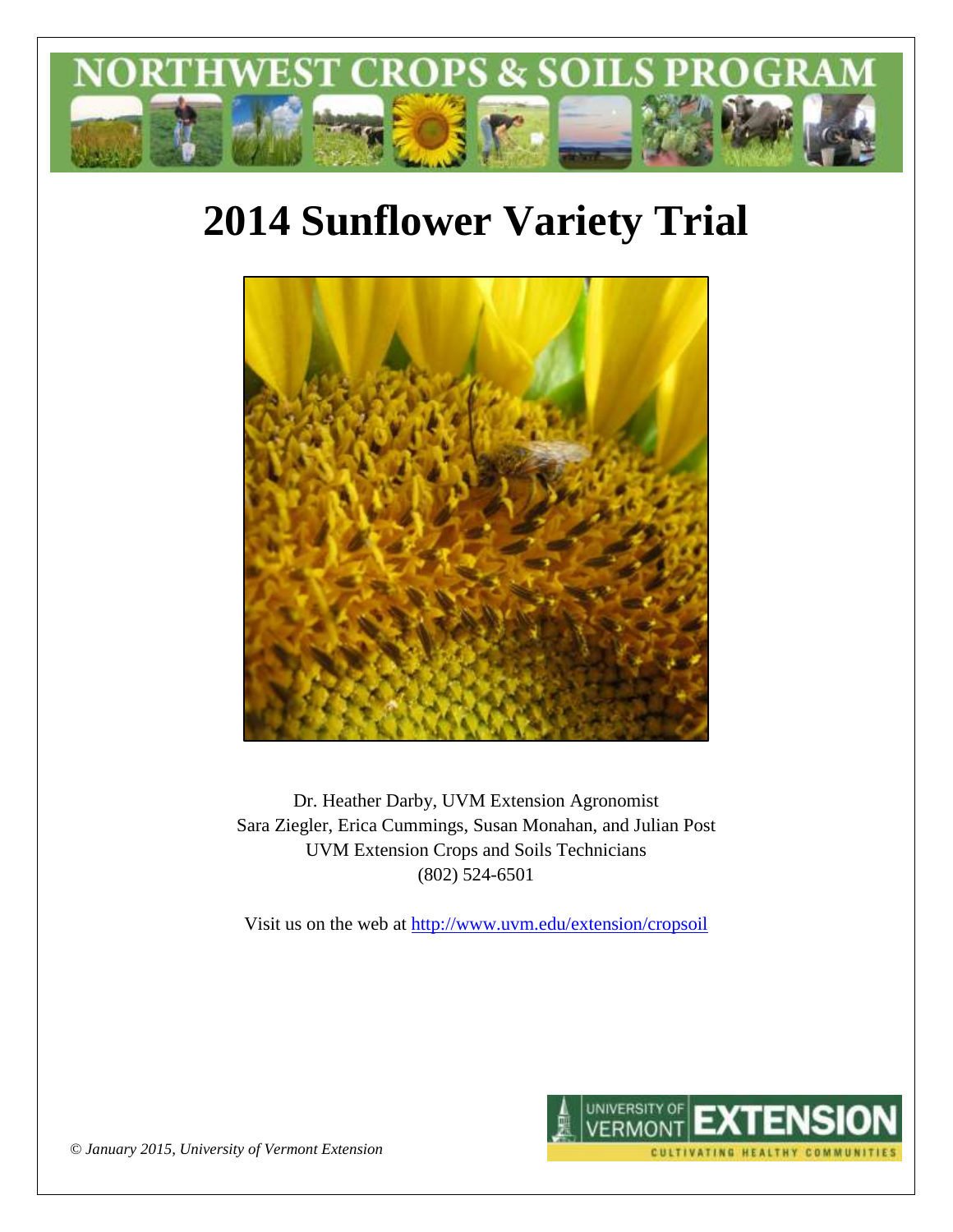### **2014 SUNFLOWER VARIETY TRIAL Dr. Heather Darby, University of Vermont Extension** [heather.darby\[at\]uvm.edu](mailto:heather.darby@uvm.edu?subject=2013%20Sunflower%20Reduced%20Tillage%20Trial)

Sunflowers are being grown in the Northeast for their potential to add value to diversified operations as fuel, feed, fertilizer, and an important rotational crop. Some sunflower varieties have also been gaining popularity for their potential to produce high quality edible oil. The major sunflower production areas are in the northern Great Plains, so seed production and agronomic management guidelines generally come from this region. Identifying varieties of sunflower that will perform well in Vermont's climate is essential to viable crop production. With this in mind, UVM Extension's Northwest Crop and Soil Program has been evaluating sunflower varieties for performance in our microclimate.

## **MATERIALS AND METHODS**

A trial was initiated at Borderview Research Farm in Alburgh, VT in 2014 to assess the yield and quality of twenty-one commercially-available sunflower varieties of varying relative maturity (RM) (Table 1). The experimental design was a randomized complete block with four replications and with twenty-one varieties as treatments.

| <b>Variety</b> | Company                   | <b>RM</b>             | <b>Traits</b>     | <b>Treatment</b>                                | <b>Seed</b><br><b>Size</b> |
|----------------|---------------------------|-----------------------|-------------------|-------------------------------------------------|----------------------------|
| 306            | Croplan                   | 88                    | NuSun             | CruiserMaxx                                     | 3                          |
| 3080           | Croplan                   | 90                    | <b>NuSun</b>      | CruiserMaxx                                     | $\overline{2}$             |
| 3433           | Syngenta                  | 92                    | <b>NuSun</b>      | CruiserMaxx                                     | 3                          |
| 3733           | Syngenta                  | 97                    | <b>NuSun</b>      | CruiserMaxx                                     | 4                          |
| 3845           | Syngenta                  | 96                    |                   | CruiserMaxx, Bion® 500FS                        | 3                          |
| 7111           | Syngenta                  | 89                    | Clearfield        | CruiserMaxx                                     | 3                          |
| 7120           | Syngenta                  | 92                    |                   | CruiserMaxx                                     | 3                          |
| 432E           | Croplan                   | 89                    | DuPont ExpressSun | CruiserMaxx                                     | 4                          |
| 548CL          | Croplan                   | 93                    | Clearfield        | CruiserMaxx                                     | 3                          |
| 559CL          | Croplan                   | 95                    | Clearfield        | CruiserMaxx, Bion                               | 2                          |
| 8H288CLDM      | Mycogen                   | 92                    | Clearfield        | Maxim 4FS, Apron XL, Dynasty 100FS, Cruiser 5FS | $\overline{2}$             |
| 8N270CLDM      | Mycogen                   | 90                    | NuSun, Clearfield | Maxim 4FS, Apron XL, Dynasty 100FS, Cruiser 5FS | 4                          |
| 8N358CLDM      | Mycogen                   | 94                    | NuSun, Clearfield | Maxim 4FS, Apron XL, Dynasty 100FS, Cruiser 5FS | $\overline{2}$             |
| <b>Badger</b>  | <b>NuSeed</b>             | Medium to Medium-late | Clearfield        | CruiserMaxx, Bion® 500FS                        | 4                          |
| Camaro II      | <b>NuSeed</b>             | Medium                | NuSun, Clearfield | CruiserMaxx                                     | 4                          |
| Cobalt II      | <b>NuSeed</b>             | Early                 | Clearfield        | CruiserMaxx, Bion® 500FS                        | 4                          |
| Daytona        | <b>Blue River Hybrids</b> | Medium                | Organic           | <b>UNTREATED</b>                                | 4                          |
| Durango        | <b>NuSeed</b>             | Medium-full to Full   | NuSun, ExpressSun |                                                 | 4                          |
| Hornet         | <b>NuSeed</b>             | Medium                | Clearfield        | CruiserMaxx, Bion® 500FS                        | 4                          |
| Talon          | <b>NuSeed</b>             | Medium                | NuSun, ExpressSun | CruiserMaxx                                     | 4                          |
| Torino         | <b>NuSeed</b>             | Medium-Full           | NuSun, Clearfield | CruiserMaxx                                     | 4                          |

#### **Table 1. Characteristics of 21 sunflower varieties, sunflower variety trial, Alburgh, VT, 2014.**

Traits: Clearfield<sup>®</sup> = tolerant of Beyond<sup>®</sup> ammonium salt of imazamox herbicideExpressSun<sup>®</sup> = tolerant of Express<sup>®</sup> tribenuron methyl herbicide: NuSun $\mathcal{D} = 55-75\%$  oleic acid.

**Treatments:** Apron XL<sup>®</sup> = metalaxyl-M and S-isomer; Cruiser Maxx<sup>®</sup> = thiamethoxam, azoxystrobin, fludioxonil, mefnoxam; Cruiser 5FS = thiamethoxam; Dynasty100FS® = azoxystrobin; Maxim 4FS® = fludioxonil; Bion® and Bion 500FS® = acibenzolar-s-methyl.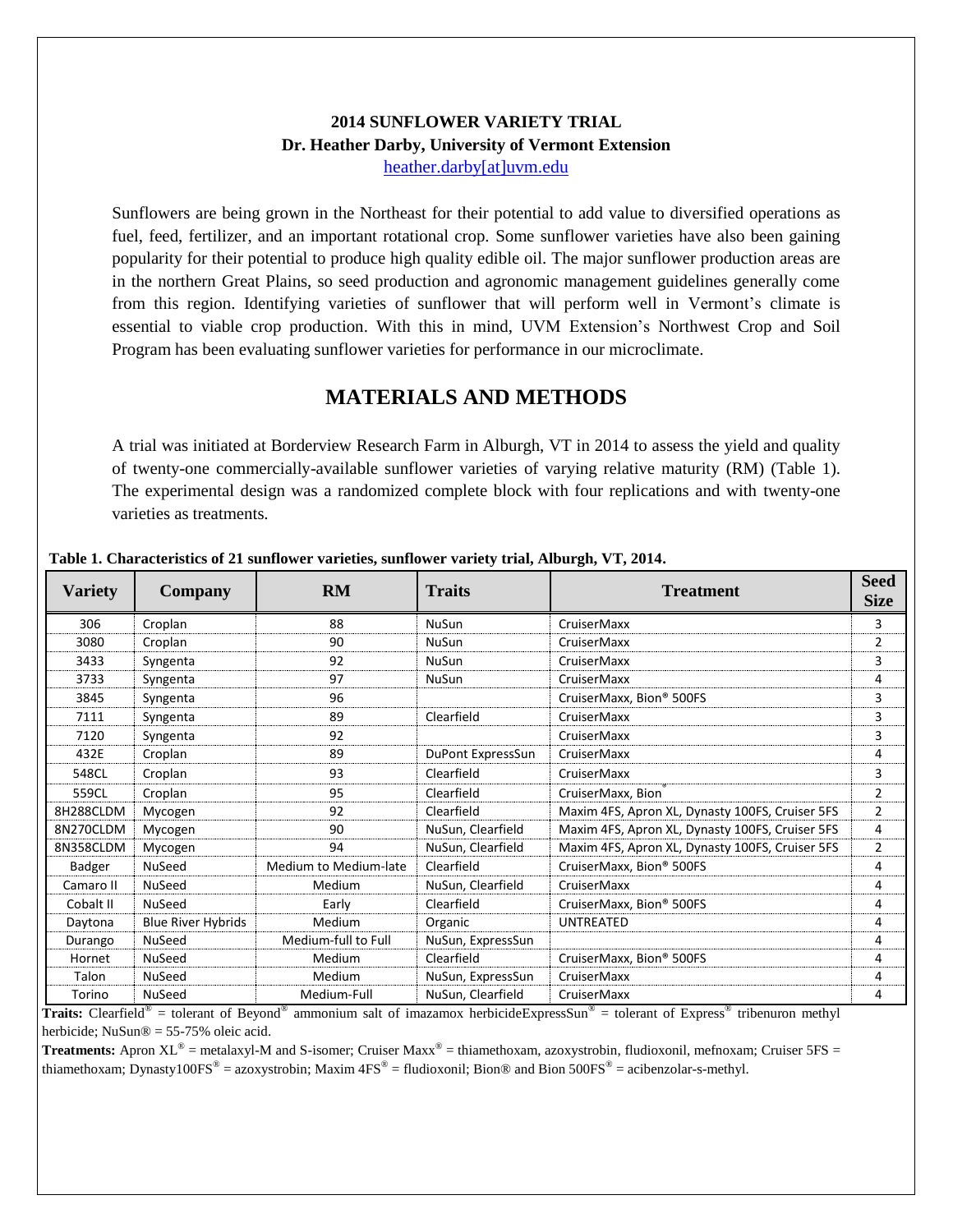Trial management details are in Table 2. The soil was a Benson rocky silt loam. The previous crop was corn grown conventionally with a rye cover crop. Each plot was 5' wide (2 rows of sunflowers on 30" rows) and 30' long. The seedbed was prepared with a spring disc, harrow, and spike tooth harrow to finish. The pre-plant herbicide Trust® (trifluralin) was applied on 16-May at a rate of 1.5 pints per acre. Sunflowers were planted on 31-May with a John Deere 1750 MaxEmerge corn planter fitted with sunflower finger pickups. Seeding rate was 35,000 seeds per acre. At planting, a 10-20-20 starter fertilizer was applied at a rate of 250 lbs. per acre. Sunflowers emerged by 9-Jun and were cultivated on 23-Jun and 3-Jul. Sunflowers were thinned to a population of 30,000 plants per acre on 21-Jul.

| <b>Location</b>                         | <b>Borderview Research Farm - Alburgh, VT</b> |
|-----------------------------------------|-----------------------------------------------|
| Soil type                               | Benson rocky silt loam, 8-15% slope           |
| Previous crop                           | Corn with rye cover crop                      |
| <b>Varieties</b>                        | 21                                            |
| <b>Replications</b>                     | 4                                             |
| Plot size (ft)                          | 5 x 30                                        |
| <b>Planting equipment</b>               | John Deere 1750 MaxEmerge planter             |
| Sunflower planting rate (seeds $ac-1$ ) | 35,000 seeds per acre                         |
| Row width (in.)                         | 30                                            |
| Weed control                            | Cultivated 23-Jun and 3-Jul                   |
| <b>Sunflower planting date</b>          | $31$ -May                                     |
| Starter fertilizer (at planting)        | 250 lbs. $ac^{-1}$ , 10-20-20                 |
| <b>Sunflower harvest date</b>           | $14$ -Oct                                     |
| <b>Pressing dates</b>                   | $30$ -Dec                                     |

|  | Table 2. Agronomic field management of a sunflower variety trial, Alburgh, VT, 2014. |  |  |  |
|--|--------------------------------------------------------------------------------------|--|--|--|
|  |                                                                                      |  |  |  |

Plant stand characteristics including plant population, lodging, disease incidence, bird damage, height, and head width were measured just prior to harvest. Bird damage was visually estimated with a standard protocol from the National Sunflower Association. Disease incidence was measured by scouting ten consecutive plants in each plot and noting white mold at specific locations on the plant, including head, stalk and base. Issues with white mold (*Sclerotinia sclerotiorum*), a fungus which can overwinter in the ground and spread quickly, especially in wet seasons, have proven problematic in the Northeast in the past. Plots were harvested on 14-Oct with an Almaco SPC50 plot combine with a 5' head and specialized sunflower pans made to collect sunflower heads. At harvest, test weight and seed moisture were determined for each plot with a Berckes Test Weight Scale and a Dickey-john M20P moisture meter. Seed yields were adjusted to 13% moisture before reporting. Oil from a known volume of each seed sample was extruded on 30-Dec with a Kern Kraft Oil Press KK40 (at 120°F and 40 RPM), and the oil quantity was measured to calculate oil content. Oil yield (in lbs. per acre and gallons per acre) was adjusted to 10% pressing moisture and reported**.**

Data were analyzed using mixed model analysis using the mixed procedure of SAS (SAS Institute, 1999). Replications within the trial were treated as random effects and hybrids were treated as fixed. Mean comparisons were made using the Least Significant Difference (LSD) procedure when the F-test was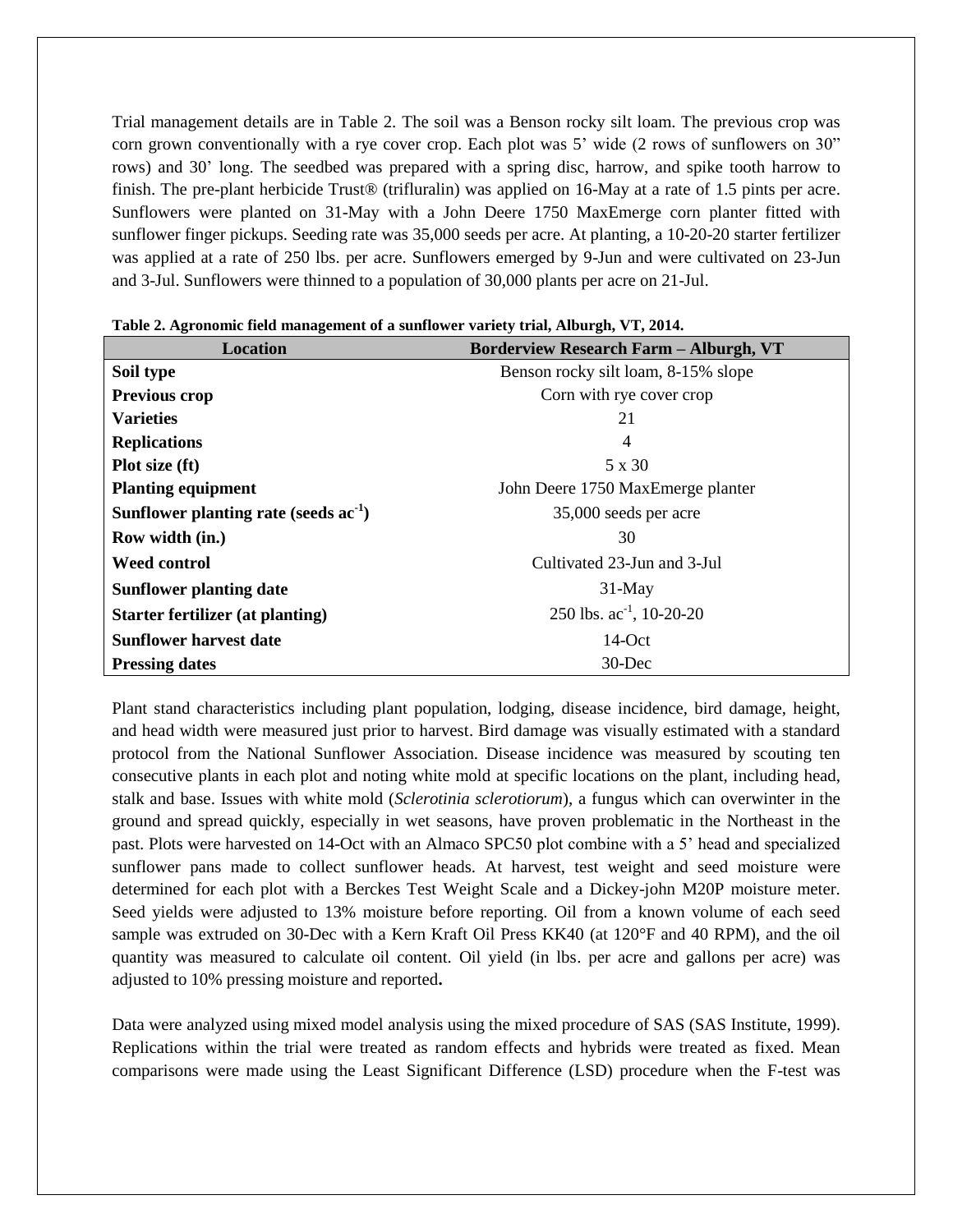considered significant ( $p<0.10$ ). Where data were missing, a pair-wise comparison (Tukey-Kramer) was used to determine significant differences between treatments  $(p<0.10)$ .

Variations in yield and quality can occur because of variations in genetics, soil, weather, and other growing conditions. Statistical analysis makes it possible to determine whether a difference among treatments (i.e. varieties) is real or whether it might have occurred due to other variations in the field. At the bottom of each table a LSD value is presented for each variable (i.e. yield). Least Significant Differences (LSDs) at the 0.10 level of significance are shown, except where analyzed by pairwise comparison (t-test). Where the difference between two treatments within a column is equal to or greater than the LSD value at the bottom of the column, you can be sure that for 9 out of 10 times, there is a real difference between the two treatments. In the following example, treatment C is significantly different from treatment A but not from treatment B. The difference between C and B is equal to 1.5, which is less than the LSD value of 2.0. This means that these treatments did not differ in yield. The difference

between C and A is equal to 3.0, which is greater than the LSD value of 2.0. This means that the yields of these treatments were significantly different from one another. The asterisk indicates that treatment B was not significantly lower than the top yielding treatment C, indicated in bold.

| Treatment | <b>Variable</b> |
|-----------|-----------------|
| A         | 6.0             |
| B         | $7.5*$          |
| C         | $9.0*$          |
| LSD       | 2.0             |

## **RESULTS AND DISCUSSION**

Weather data was collected with an onsite Davis Instruments Vantage Pro2 weather station equipped with a WeatherLink data logger. Temperature, precipitation, and accumulation of Growing Degree Days (GDDs) are consolidated for the 2014 growing season (Table 3). Historical weather data are from 1981- 2010 at cooperative observation stations in Burlington, VT, approximately 45 miles from Alburgh, VT.

| Alburgh, VT                         | June | July   | August | September | October |
|-------------------------------------|------|--------|--------|-----------|---------|
| Average temperature $({}^{\circ}F)$ | 66.9 | 69.7   | 67.6   | 60.6      | 55.0    |
| Departure from normal               | 1.1  | $-0.9$ | $-1.2$ | 0.0       | 6.8     |
|                                     |      |        |        |           |         |
| Precipitation (inches)              | 6.09 | 5.15   | 3.98   | 1.33      | 2.00    |
| Departure from normal               | 2.40 | 1.00   | 0.07   | $-2.31$   | $-1.60$ |
|                                     |      |        |        |           |         |
| Growing Degree Days (base 44°F)     | 681  | 799    | 736    | 501       | 142     |
| Departure from normal               | 27   | $-27$  | $-31$  |           | 12      |

**Table 3. Consolidated weather data and GDDs for sunflower, Alburgh, VT, 2014.**

Based on weather data from a Davis Instruments Vantage Pro2 with WeatherLink data logger. Historical averages are for 30 years of NOAA data (1981-2010) from Burlington, VT.

In general, it was slightly cooler and wetter than average in the spring of 2014. In June 2014, there were 2.40 more inches of precipitation than normal. After June, however, the summer was slightly drier than normal, with an average of 2.84 fewer inches of rainfall between July and October. Growing degree days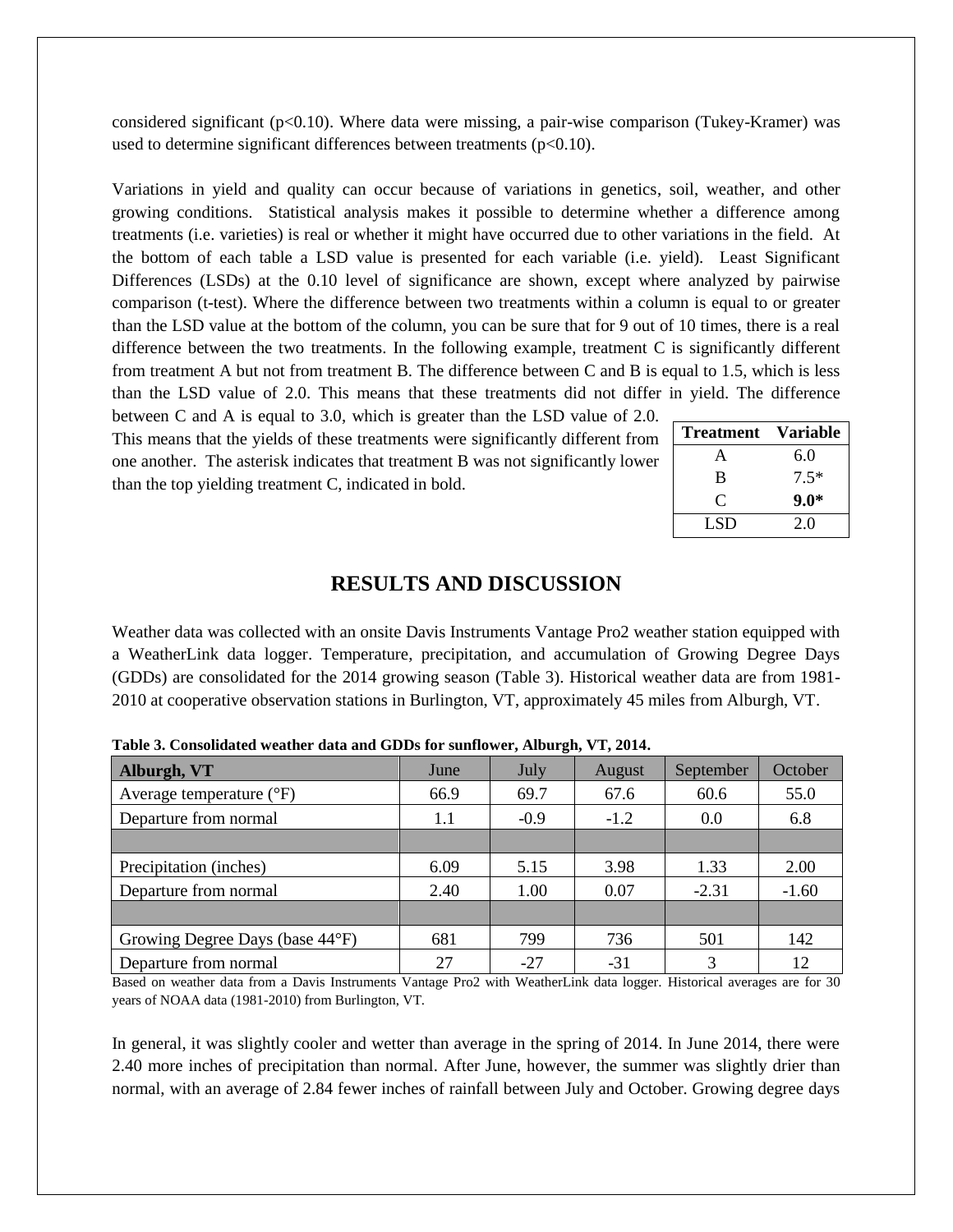are calculated at a base temperature of 44°F for sunflowers. Between the months of planting and harvesting, there were an accumulated 2859 GDDs for sunflowers, 17 fewer than the 30-year average. Bloom dates of the sunflower varieties were monitored and the average bloom date recorded. Bloom dates ranged from 4-Aug (65 days after planting) to 14-Aug (75 days after planting) (Table 4). The bloom dates were similar to last year's which ranged from 6-Aug (67 days after planting) to 13-Aug (74 days after planting).

| Variety       | Average bloom | Days after |  |  |
|---------------|---------------|------------|--|--|
|               | date          | planting   |  |  |
| 306           | $5-Aug$       | 66         |  |  |
| 3080          | 6-Aug         | 67         |  |  |
| 3433          | 8-Aug         | 69         |  |  |
| 3733          | 8-Aug         | 69         |  |  |
| 3845          | $8-Aug$       | 69         |  |  |
| 7111          | $4-Aug$       | 65         |  |  |
| 7120          | 7-Aug         | 68         |  |  |
| 432E          | 5-Aug         | 66         |  |  |
| 548CL         | $8-Aug$       | 69         |  |  |
| 559CL         | $7-Aug$       | 68         |  |  |
| 8H288CLDM     | $5-Aug$       | 66         |  |  |
| 8N270CLDM     | 4-Aug         | 65         |  |  |
| 8N358CLDM     | 6-Aug         | 67         |  |  |
| <b>Badger</b> | 5-Aug         | 66         |  |  |
| Camaro II     | $7-Aug$       | 68         |  |  |
| Cobalt II     | 6-Aug         | 67         |  |  |
| Daytona       | 8-Aug         | 69         |  |  |
| Durango       | $14-Aug$      | 75         |  |  |
| Hornet        | $10-Aug$      | 71         |  |  |
| Talon         | 5-Aug         | 66         |  |  |
| Torino        | $10-Aug$      | 71         |  |  |

**Table 4. Average bloom dates by variety Alburgh, VT, 2014**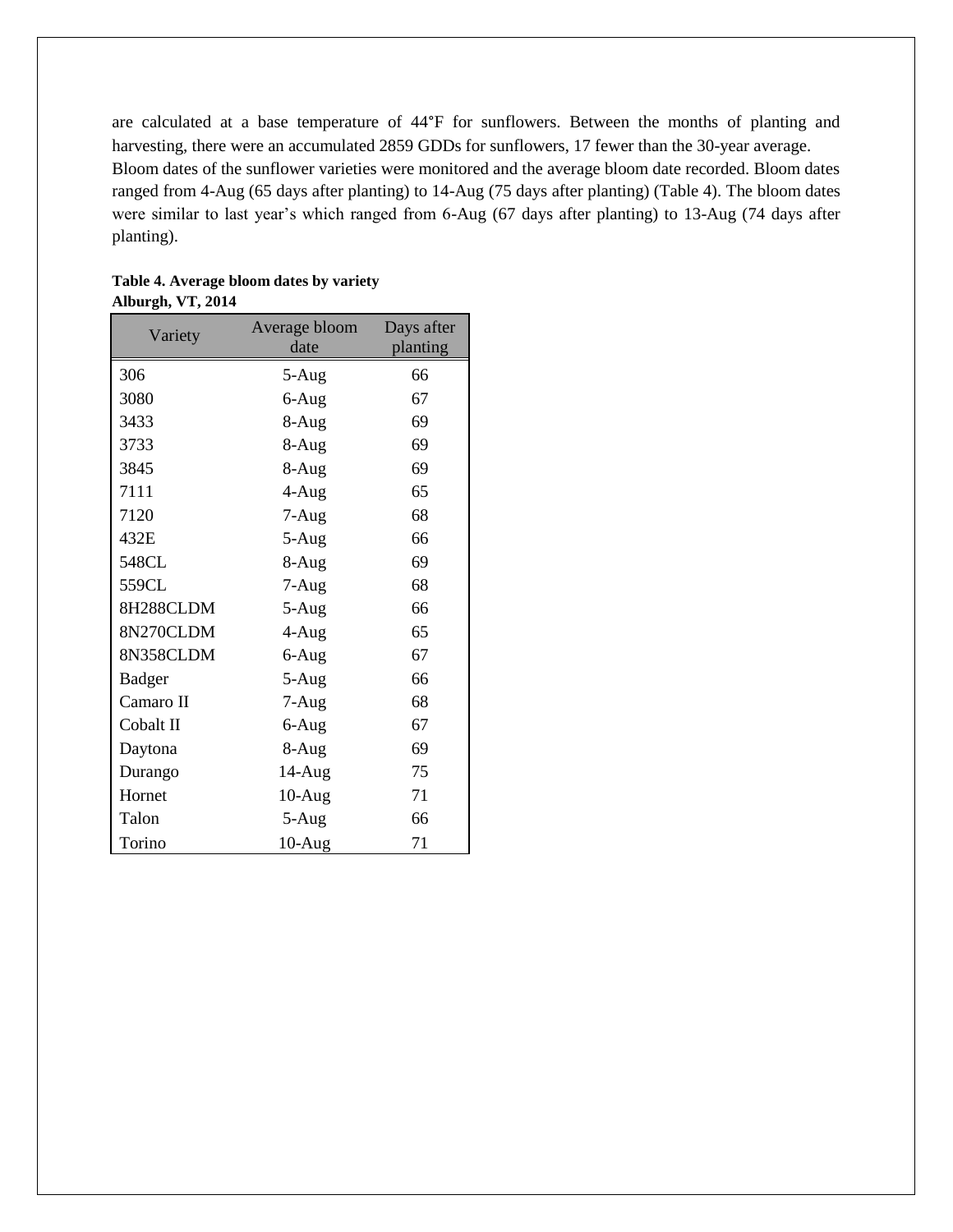The twenty-one varieties evaluated in the 2014 sunflower variety trial were statistically different from one another in yield and quality indicators (Table 5). Plant populations varied widely and were well below the target population of 28 to 30,000 plants per acre (Figure 1). Plant stands could have been reduced by excessive rain in June or damaged by successive cultivation. Extremely low populations for the variety Durango may have been related to a planter malfunction.





Treatments that share a letter are not statistically different  $(p=0.10)$ .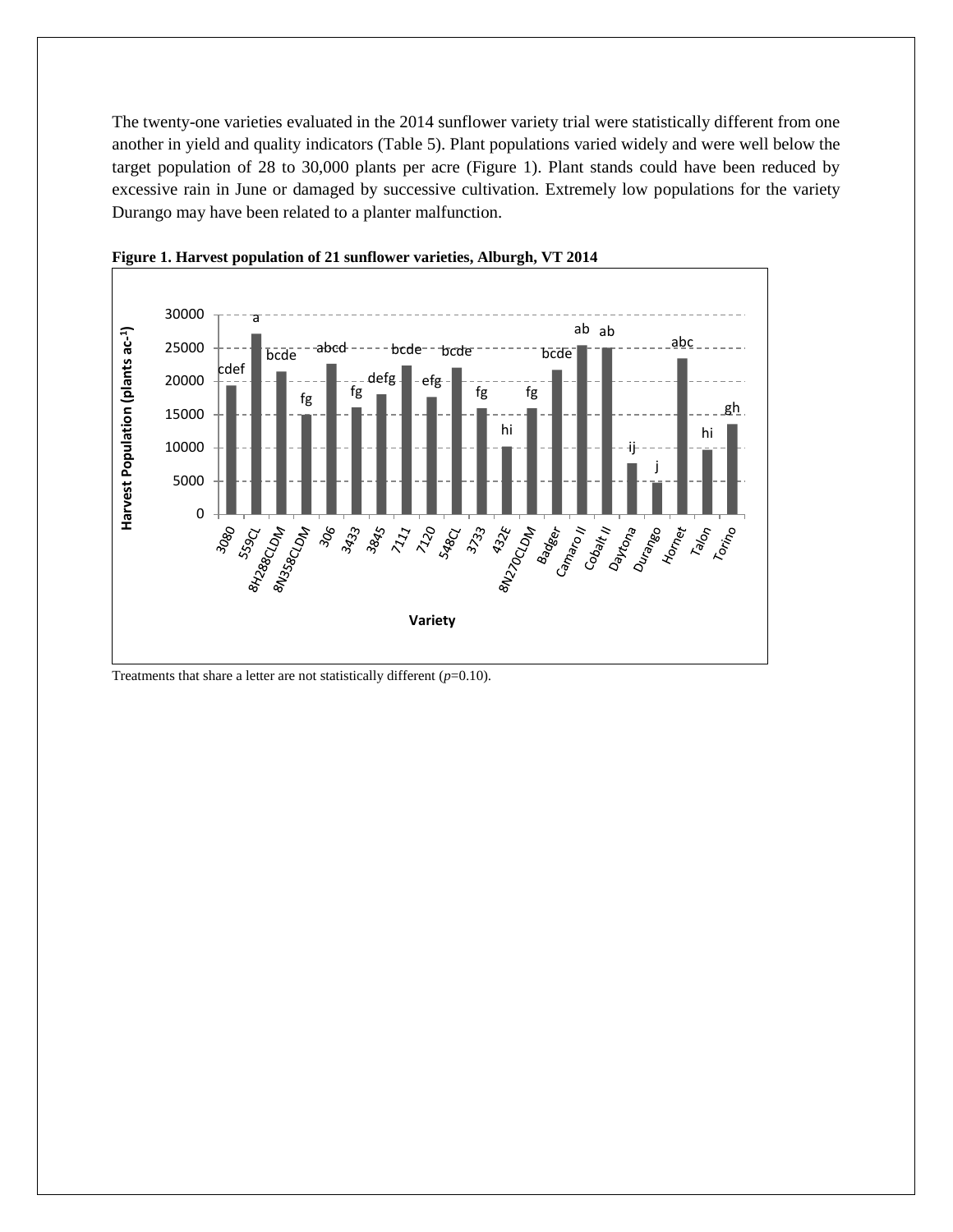| Variety       | Harvest<br>population | Lodging |                  | Sclerotinia incidence |                  | <b>Bird</b><br>damage | Plant<br>height | Head<br>width |
|---------------|-----------------------|---------|------------------|-----------------------|------------------|-----------------------|-----------------|---------------|
|               | plants $ac^{-1}$      | $\%$    | Head rot<br>$\%$ | Stalk rot<br>$\%$     | Base rot<br>$\%$ | $\%$                  | cm              | cm            |
| 306           | 22651*                | 12.5    | $2.5*$           | $0.0*$                | $0.0*$           | 17.9                  | 151             | 13.4          |
| 3080          | 19384                 | $7.5*$  | $5.0*$           | $0.0*$                | $0.0*$           | 7.80*                 | 143             | 13.1          |
| 3433          | 16117                 | 17.5    | $0.0*$           | $0.0*$                | $0.0*$           | $14.5*$               | 144             | $16.5*$       |
| 3733          | 15972                 | $0.0*$  | $2.5*$           | $0.0*$                | $0.0*$           | $2.10*$               | 142             | 14.0          |
| 3845          | 18077                 | $0.0*$  | $0.0*$           | $0.0*$                | $0.0*$           | $5.00*$               | 146             | 11.8          |
| 7111          | 22361                 | $2.5*$  | 7.5              | $2.5*$                | 2.5              | 21.1                  | 126             | 13.9          |
| 7120          | 17642                 | $5.0*$  | $5.0*$           | $0.0*$                | $0.0*$           | $10.3*$               | 147             | 12.4          |
| 432E          | 10237                 | $0.0*$  | $0.0*$           | $2.5*$                | $0.0*$           | 31.4                  | 135             | $17.9*$       |
| 548CL         | 22070                 | $0.0*$  | $0.0*$           | $0.0*$                | $0.0*$           | 22.7                  | $167*$          | 11.9          |
| 559CL         | 27152*                | 15.0    | 7.5              | $2.5*$                | $0.0*$           | 19.3                  | $163*$          | 12.4          |
| 8H288CLDM     | 21490                 | $7.5*$  | $2.5*$           | $0.0*$                | $0.0*$           | 22.7                  | 146             | 12.2          |
| 8N270CLDM     | 15972                 | $5.0*$  | $5.0*$           | 5.0                   | $0.0*$           | 17.9                  | 138             | $15.5*$       |
| 8N358CLDM     | 15028                 | $2.5*$  | $0.0*$           | $0.0*$                | $0.0*$           | $4.30*$               | 136             | 14.8          |
| <b>Badger</b> | 21707                 | $5.0*$  | $5.0*$           | $0.0*$                | $0.0*$           | 22.9                  | 147             | 13.9          |
| Camaro II     | 25410*                | $0.0*$  | $2.5*$           | $0.0*$                | $0.0*$           | 16.6                  | $164*$          | 11.9          |
| Cobalt II     | 25047*                | $2.5*$  | $0.0*$           | $0.0*$                | $0.0*$           | $5.00*$               | 148             | 11.6          |
| Daytona       | 17696                 | $2.5*$  | $0.0*$           | $2.5*$                | $0.0*$           | $0.00*$               | 109             | $16.9*$       |
| Durango       | 4792                  | $0.0*$  | $0.0*$           | $0.0*$                | $0.0*$           | $2.30*$               | 105             | $17.0*$       |
| Hornet        | 23450*                | $7.5*$  | $0.0*$           | $0.0*$                | $0.0*$           | $6.50*$               | 142             | 11.8          |
| Talon         | 19728                 | $2.5*$  | 7.5              | $2.5*$                | $0.0*$           | $8.7*$                | 120             | 14.7          |
| Torino        | 13576                 | $2.5*$  | $0.0*$           | $0.0*$                | $0.0*$           | $1.7*$                | 139             | $16.1*$       |
| LSD(0.10)     | 4764                  | 9.1     | 6.0              | 3.9                   | 1.3              | 14.6                  | 13.3            | 2.5           |
| Trial mean    | 17884                 | 4.6     | 2.5              | 0.8                   | 0.12             | 12.4                  | 141             | 14.0          |

|  | Table 5. Plant stand characteristics and pest damage on 21 sunflower varieties, Alburgh, VT, 2014. |  |  |  |
|--|----------------------------------------------------------------------------------------------------|--|--|--|
|--|----------------------------------------------------------------------------------------------------|--|--|--|

Treatments in **bold** were top performers for the given variable.

\*Treatments marked with an asterisk did not perform statistically worse than the top-performing treatment (p=0.10).

Lodging was statistically impacted by variety; overall, an average of 9.1% of sunflower plants lodged. Six varieties (3733, 3845, 432E, 548CL, Camaro II, and Durango) had 0% lodging. Lodging was not always related to plant height. The incidence of sclerotinia white mold was statistically different by variety for head rot, stalk rot, and base rot. However, the sunflowers had low disease incidence in 2014. Ten varieties had 0% sclerotinia head rot. The incidence of stalk rot was 0% for fifteen varieties. Twenty varieties had 0% sclerotinia base rot. The only variety with base rot was 7111.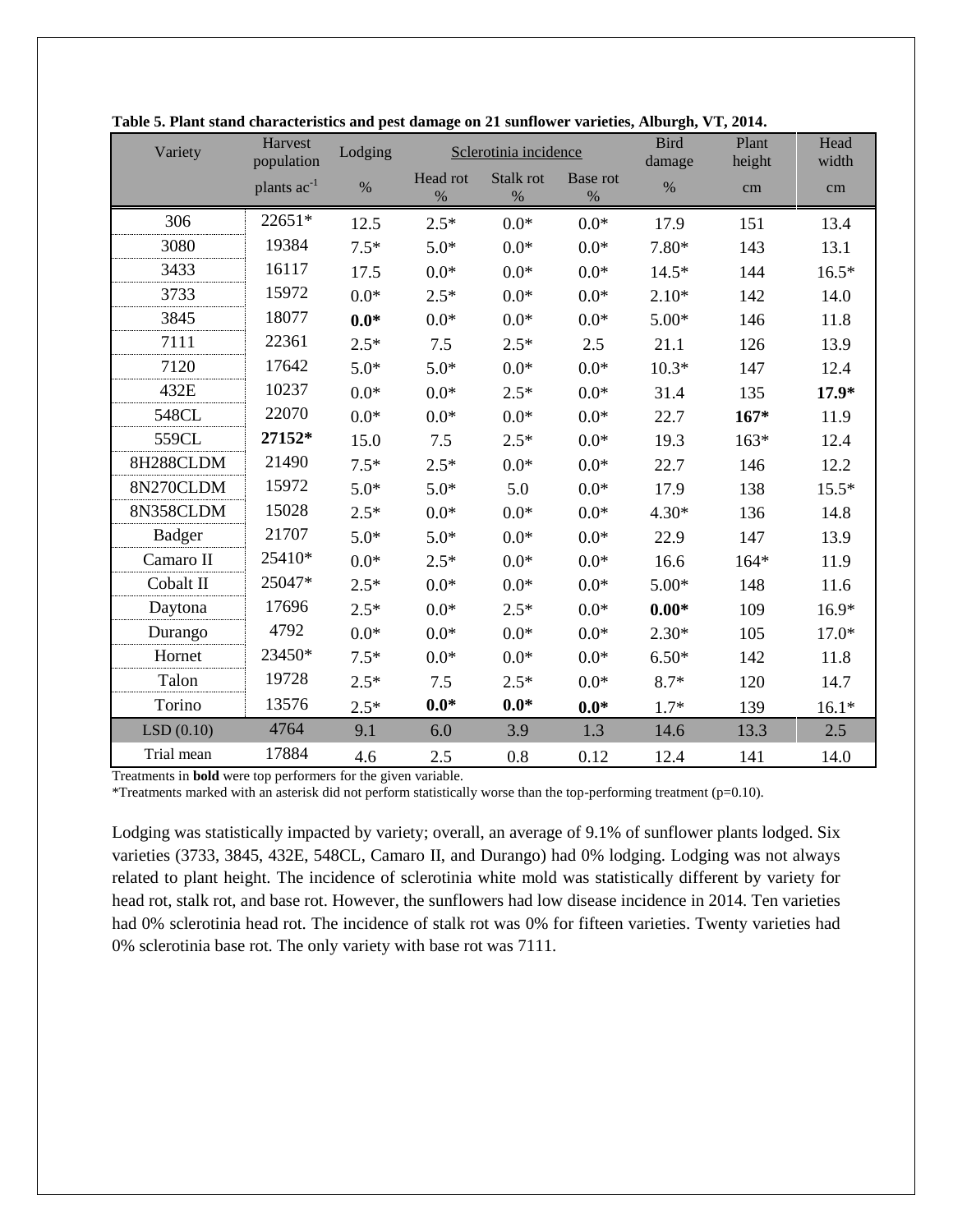

**Figure 2. Bird damage by sunflower variety, Alburgh, VT, 2014. Treatments that share a letter were not significantly different from one another (p=0.10).**

Bird damage varied significantly by variety (Table 5; Figure 2). One variety (Daytona) had 0% bird damage, although this did not statistically differ from 11 other varieties. Overall, the average bird damage was 14.6%, with the greatest damage (31.4%) in the variety 432E. Last year, 432E had the greatest bird damage as well. Some of the higher bird damage rates may have been related to the height of the varieties. Plant height varied significantly by variety; the tallest plants (166.5 cm) were of the variety 548CL, but this was not statistically taller than the varieties 559Cl or Camaro II. Head width was also statistically impacted by variety. 432E had the widest head at 17.9 cm, however this was not significantly different than five other varieties (3433, 8N270CLDM, Daytona, Durango, or Torino).

Harvest moisture differed significantly by variety (Table 6). The trial average was 13.7% moisture at the time of harvest (14-Oct). The highest moisture was found in the variety Durango (20.0%), but this was not significantly different than two other varieties (Daytona and Torino). The lowest moisture was found in Badger (10.5%) which did not statistically differ from eight other varieties. Test weight was similar for all varieties except 432E, Badger, and Talon which produced test weights under 27 lbs per bushel the industry standard.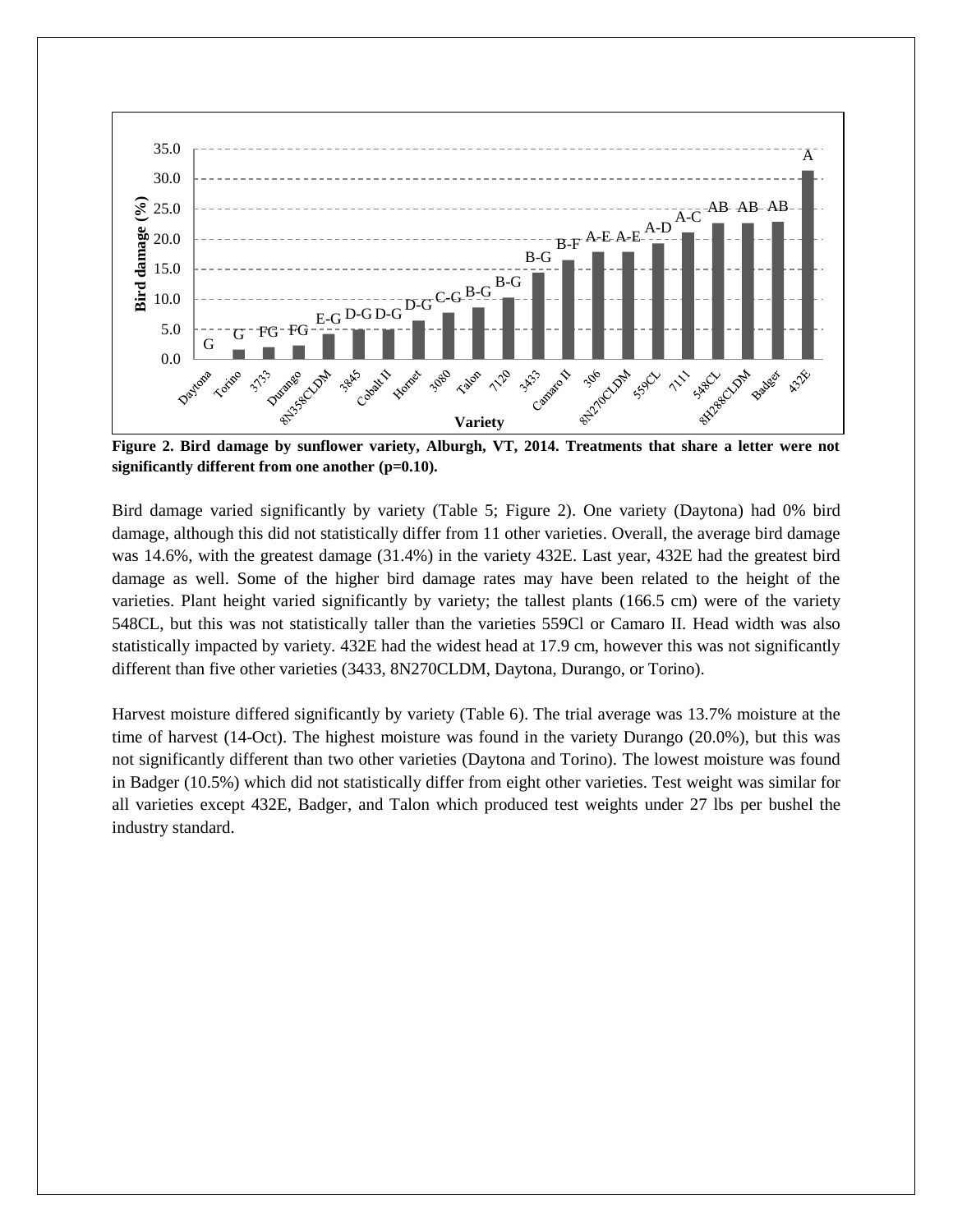| Variety       | Harvest<br>moisture | Test<br>weight    | Seed<br>yield at<br>13%<br>moisture | Oil<br>Pressing<br>moisture<br>content |         | Oil yield at 10%<br>moisture   |                      |
|---------------|---------------------|-------------------|-------------------------------------|----------------------------------------|---------|--------------------------------|----------------------|
|               | $\%$                | $lbs.$ bu $^{-1}$ | lbs. $ac^{-1}$                      | $\%$                                   | $\%$    | $\text{lbs.}$ $\text{ac}^{-1}$ | $\text{gal ac}^{-1}$ |
| 306           | 14.4                | 28.8*             | 2262                                | $5.0*$                                 | $34.2*$ | $753*$                         | 98.7*                |
| 3080          | $12.0*$             | 28.3*             | 2304                                | $4.8*$                                 | $31.1*$ | 697                            | 91.3                 |
| 3433          | $11.7*$             | 28.8*             | 1742                                | 5.3                                    | $32.3*$ | 542                            | 71.0                 |
| 3733          | $12.5*$             | $27.5*$           | 2658*                               | $5.0*$                                 | $32.7*$ | 847*                           | $111.0*$             |
| 3845          | $12.5*$             | 28.6*             | 1789                                | $5.0*$                                 | 28.7    | 495                            | 64.8                 |
| 7111          | 13.2                | 28.3*             | 2131                                | 5.1                                    | 27.5    | 566                            | 74.1                 |
| 7120          | $12.5*$             | $28.3*$           | 2161                                | 5.1                                    | $33.6*$ | 706                            | 92.5                 |
| 432E          | 14.7                | 27.0              | 1278                                | 5.2                                    | $30.6*$ | 379                            | 49.6                 |
| 548CL         | $12.5*$             | 28.9*             | 2111                                | 5.1                                    | $33.6*$ | 688                            | 90.1                 |
| 559CL         | 13.2                | $28.1*$           | 2980*                               | 4.9*                                   | $31.7*$ | 940*                           | $123.1*$             |
| 8H288CLDM     | $12.2*$             | $28.1*$           | 2519*                               | 4.9*                                   | 28.7    | 701                            | 91.8                 |
| 8N270CLDM     | 13.4                | 27.8*             | 1967                                | 5.2                                    | 27.5    | 527                            | 69.1                 |
| 8N358CLDM     | 13.7                | 27.9*             | 2120                                | $5.0*$                                 | 24.8    | 573                            | 75.0                 |
| <b>Badger</b> | $10.5*$             | 25.9              | 2162                                | $4.7*$                                 | 29.6    | 619                            | 81.0                 |
| Camaro II     | 12.9                | $29.3*$           | 2913*                               | 5.4                                    | $32.2*$ | 912*                           | 119.4*               |
| Cobalt II     | 12.9                | 28.3*             | 2399                                | 5.1                                    | 26.2    | 602                            | 78.8                 |
| Daytona       | 18.1                | $28.1*$           | 1467                                | 5.4                                    | 25.5    | 371                            | 48.5                 |
| Durango       | 20.0                | $29.0*$           | 784                                 | 5.5                                    | 25.9    | 202                            | 26.5                 |
| Hornet        | 15.4                | $27.6*$           | 3088*                               | 5.1                                    | $31.0*$ | 924*                           | 121.0*               |
| Talon         | 10.9*               | 25.3              | 1285                                | $5.0*$                                 | 27.0    | 336                            | 44.0                 |
| Torino        | 18.4                | 27.9*             | 2462*                               | 5.3                                    | $30.1*$ | 703                            | 92.1                 |
| LSD(0.10)     | 2.3                 | 2.2               | 645                                 | 0.3                                    | 4.5     | 226                            | 29.6                 |
| Trial mean    | 13.7                | 28.0              | 2123                                | 5.1                                    | 29.7    | 623                            | 81.6                 |

|  |  | Table 6. Yield and quality of 21 sunflower varieties, Alburgh, VT, 2014. |  |  |
|--|--|--------------------------------------------------------------------------|--|--|
|  |  |                                                                          |  |  |

Treatments in **bold** were top performers for the given variable.

\*Treatments marked with an asterisk did not perform statistically worse than the top performing treatment (p=0.10).

Overall, seed yields were high, averaging over 2000 lbs per acre. Seed yields varied significantly by variety, with the greatest yield from the variety Hornet (3088 lbs per acre). This was not statistically greater than 3733, 559CL, 8H288CLDM, Camaro II, or Torino (Table 6). The lowest yield of 784 lbs per acre was found in the variety Durango which also had the lowest harvest population.